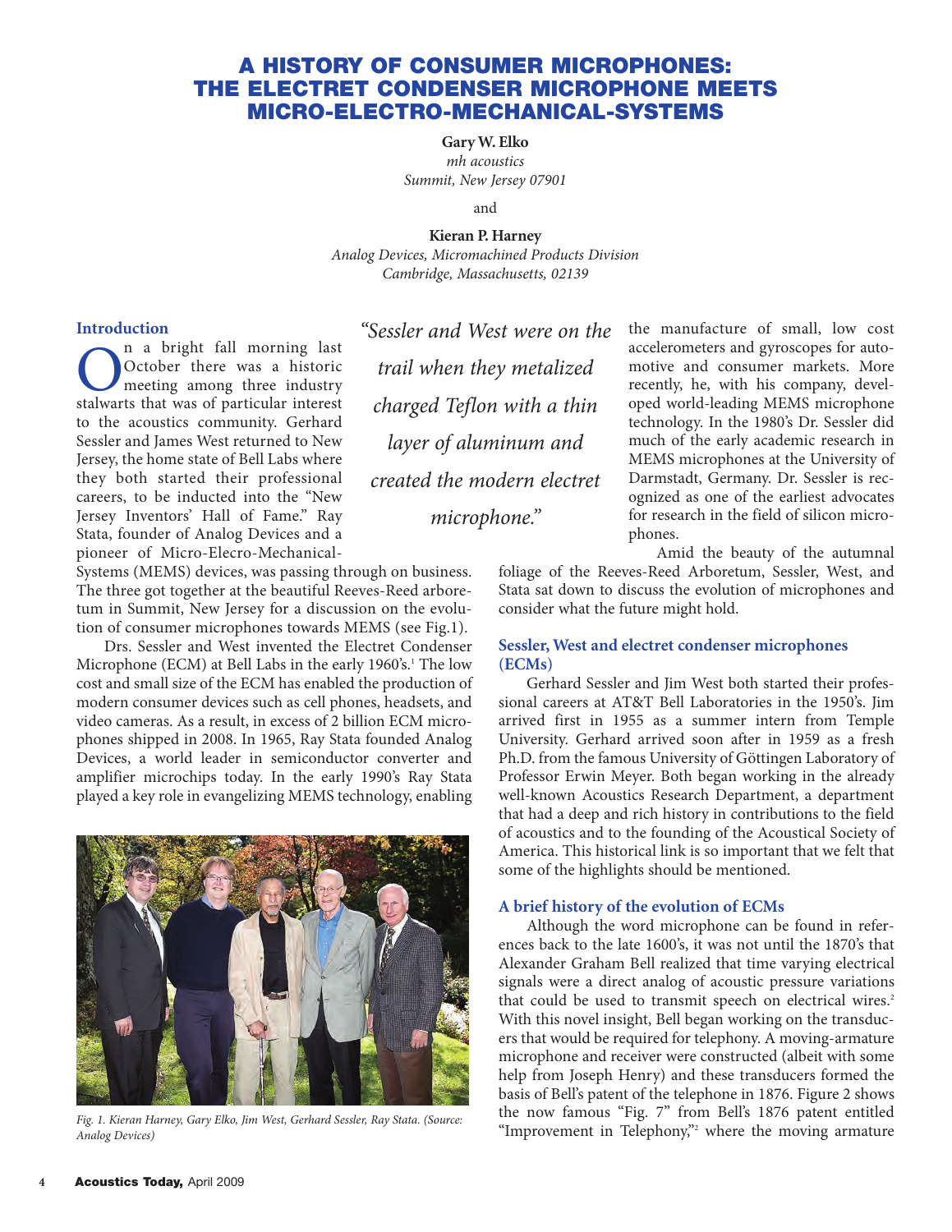

*Fig 2. Figure 7 from Alexander Graham Bell's 1876 patent of the telephone. 2 Fig 3. Image from Edward Wente's 1917 patent of the condenser microphone.6*

transducers drive membranes (a) and (i) at input (A) and output (I) horns. Thus, Bell's work (and his competitors in the race to invent the telephone) can be considered as the beginning of microphone development. Although Bell's patent described moving armature transmitters (telephone terminology for microphones) and receivers (telephone terminology for loudspeakers), the device that transmitted the now famous phrase "Mr. Watson, come here, I want to see you" was obtained using a microphone that consisted of a membrane containing a conducting needle in a slightly acidic water bath. The modulation of the membrane by Bell's voice caused a time varying resistance in the circuit which drove a corresponding modulation of a moving armature receiver. That Bell used a liquid transmitter device that was the basis of Elisha Gray's work, has led to claims that Bell stole Gray's invention. However, Bell's patent was submitted to the patent office in advance of when he could have known about the details of Gray's work. Bell's use of the liquid transmitter was part of the normal process of "reducing an invention to practice." Bell was also accused of fraud and misrepresentation by the government of the United States who moved to annul his patent in favor of Antonio Meucci, an inventor from Staten Island, New York who had filed a caveat (a one year renewable notice of an impending patent) in 1871, about 5 years before Bell's patent. The case was remanded to the Supreme Court for trial but due to Meucci's death and Bell's patent expiring, the true inventor of the telephone (who was entitled to the patent) was never determined.<sup>3</sup>

Bell successfully demonstrated his invention all over the world and widely became known as the inventor of the telephone. It was not until the invention and refinement of the carbon microphone by Edison<sup>4</sup> that adequate speech levels could be obtained over reasonable distances that telephony became practical. Microphone design continued at a rapid pace with the further development of the moving coil, or dynamic microphone invented by Siemens<sup>5</sup> in 1874.

With the invention of the Audion vacuum tube by Lee DeForest and refinements by Western Electric in 1916, E.C. Wente of Bell Labs invented the first stable commercially viable condenser microphone based on a tensioned diaphragm.6 Figure 3 shows a drawing contained in Wente's 1917 patent clearly showing the main features of a condenser microphone. Wente's condenser microphone established the basic design rules that form the foundation of condenser microphones still used and built today. An interesting historical fact is that Wente extensively used equivalent circuit



analysis to model the basic frequency response on the condenser microphone. He was clearly one of the first practitioners to use "lumped parameter models" to design and understand electroacoustic transducers.

Further progress was made with the commercialization of the ribbon microphone invented by Gerlach<sup>7</sup> as a loudspeaker in 1924. The ribbon microphone inherently offered dipole directionality and improvements and variations of the ribbon element to obtain cardioid and hypercardioid patterns were developed by Olson at RCA.<sup>8</sup> Microphone directivity was desired in radio broadcasting for more spatial attenuation between the separate sources and for increased robustness against acoustic feedback in public address systems. Ben Bauer<sup>9</sup> of Shure Brothers made a significant contribution in the late 1940's by using a passive acoustic filter to control the sound propagation to the rear of a dynamic microphone. The acoustic filter he proposed formed an acoustic delay that allowed the formation of a directional microphone with only a single microphone diaphragm. Bauer's design and variants of the principle is still widely used today to build directional microphones.

In 1956, in a consent decree with the U.S. Department of Justice, AT&T was forced to sell its audio transducer business. Most of the professional audio business was handed over to Altec. Coincidentally, this business divestiture occurred at the same time that Jim West, a summer student intern at Bell Labs, was experimenting on how to increase the sensitivity of high quality condenser headphones made from Western Electric 604AA condenser microphones. Jim had some quick success by following the work of Kuhl, Schodder, and Schroeder<sup>10</sup> who had experimented with a dielectric made from a Mylar® membrane known at the time as the Sell<sup>11</sup> transducer. The new large headphone transducer that Jim constructed produced much higher sound pressure levels than the earlier 640AA headphones. Unfortunately, this success was short lived when the transducer sensitivity fell off quite a bit within a few months. Kuhl, Schodder, and Schroeder had observed that the Sell transducer had to be reverse-biased periodically if one desired to use the transducer over a long period of time.

This "problem" became an opportunity, as is so common in scientific breakthroughs. By 1959 Gerhard Sessler had joined Bell Labs and Jim had returned from the university to investigate the sensitivity problem with the headphone transducer on which he had worked as an intern. In another of those strange coincidences that seems to play important roles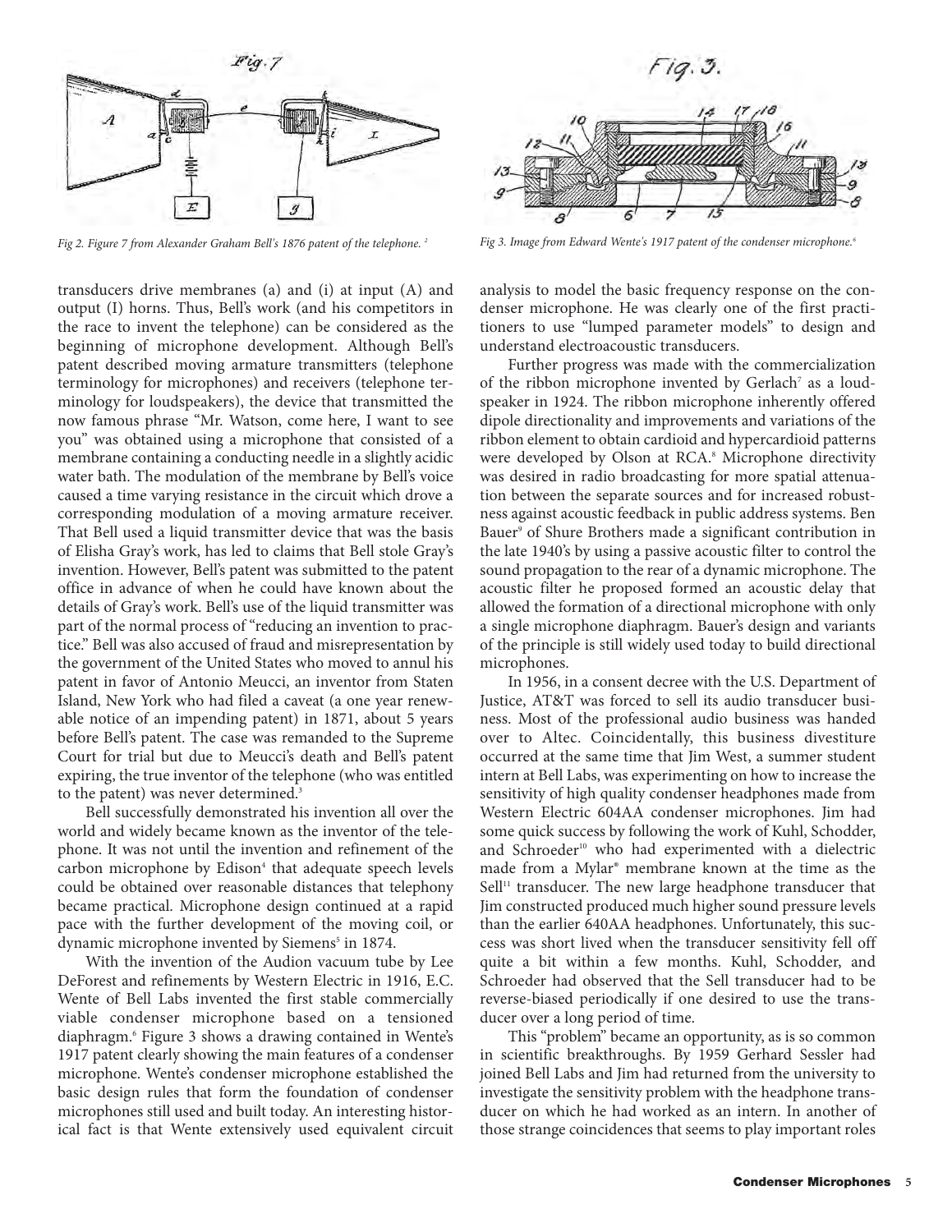

*Fig 4. Photograph of Gerhard Sessler and Jim West in their lab holding Teflon foil with a production Western Electric EL2 electret microphone in the foreground at Bell Labs around 1977. (Source: Bell Labs Archive)*

in scientific history, Sessler had also worked with the Sell transducer. Gerhard used the reciprocal Sell transducer in his Ph.D. work on sound propagation and absorption of gasses at high and low pressures and temperatures. When Jim began experimenting with the problem transducer, he accidentally (but fortuitously) left the DC bias to the Sell receiver disconnected. To his surprise, the receiver started playing loudly again with its original sensitivity—it had been restored by removing the bias voltage! Kuhl, Schodder, and Schroeder had observed this behavior as well but did not pursue this phenomenon in their research. By this time Sessler and West were on the trail and realized the sensitivity problem was due to the fact that the Mylar® polymer had become slowly charge-compensated. Charge compensation was causing the slow loss of sensitivity in the Sell transducer. With this understanding of the problem they went to the CRC Handbook of Chemistry and Physics<sup>12</sup> that was an encyclopedia of materials at the time, and found that Teflon® had the highest volume resistivity of any material they could find (greater than  $10^{18}$  ohm-cm). With this discovery, they managed to procure some sheets of Teflon® from Dupont, the creator of Teflon®. They metalized the Teflon® with a thin layer of aluminum and created the modern electret microphone by tensioning a charged Teflon® membrane over a metalized backplate. Like the condenser microphone, the principle of the electret was well known before a practical working system had been built. In fact, the name electret is credited to Heaviside in 1892.

It is interesting to note that AT&T decided that the electret invention was not commercially important. Apparently the folks producing telephones believed that the carbon microphone, whose invention was in the 1800's, had been perfected and cost reduced to the point that no other technology could displace it. Thus it took almost 7 years after the first publication of the electret before Sony in Japan produced an electret microphone for portable tape recorders. The low mass of the electret microphone diaphragm offered Sony a microphone that was much less sensitive to motor structure-borne noise. Once Sony started producing the electret microphone the growth in production was exponential. Conservative estimates place the total production of electrets to more than 2 billion annually. AT&T eventually produced their own electret microphones for their consumer and business telephones, but this production ended around 1986 when relatively high-quality low-cost electrets became available on the market. A photograph of Jim and Gerhard in their laboratory (circa 1970) is shown in Fig. 4. Both are holding a sheet of metalized Teflon® that was used for testing charge storage with different charging mechanisms, the modified JEOL U-3 electron microscope behind them was one of the preferred ways for precision space charging of electrets. In the foreground of the photograph can be seen a hand holding an EL2 electret microphone manufactured by AT&T Consumer products in Indianapolis.

Figure 5 shows a photograph of Jim and Gerhard in the anechoic chamber at Murray Hill (the world's oldest existing anechoic chamber) holding a research prototype of a secondorder unidirectional microphone made from a single electret diaphragm.<sup>13</sup>

Finally, a photograph of Jim, Gerhard, and Jim Flanagan at the launch of Apollo 17 can be seen in Fig. 6. Jim and Gerhard had successfully measured extremely low frequency acoustic signals from a previous launch of a Saturn V rocket from Cape Canaveral. The distance between Murray Hill, NJ and Cape



*Fig 5. Photo of Jim West and Gerhard Sessler examining a second-order differential electret microphone in 1973. (Source: Bell Labs Archive)*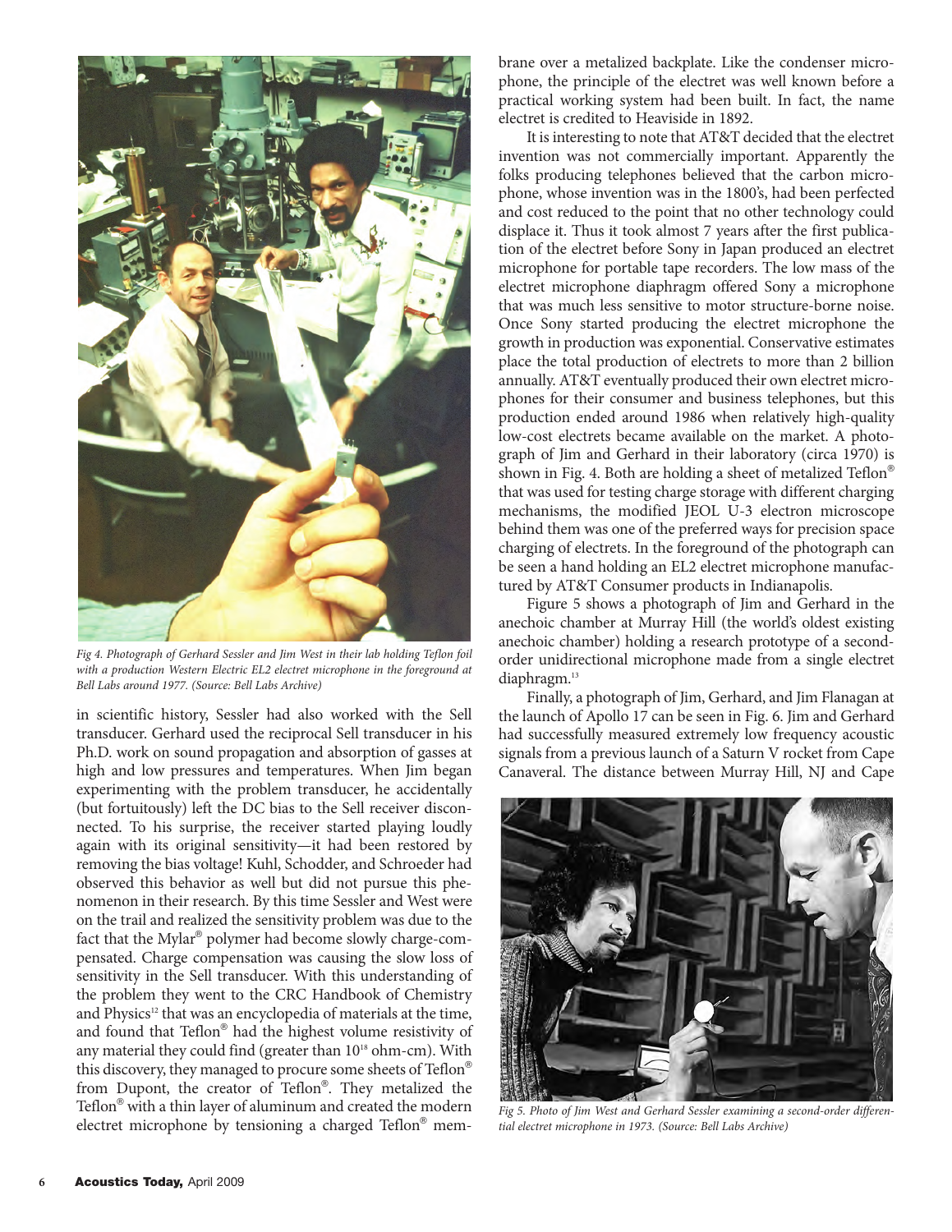

*Fig 6. Photograph of Jim West, Jim Flanagan, and Gerhard Sessler at the launch of Apollo 17 on December 7, 1972. They were recording the acoustic signal from the launch using a large electret sensor (approximately 3 inches in diameter) that was capable of recording to very low frequencies. (Source: Bell Labs Archive)*

Canaveral, Florida is about 950 miles (nearly 1800 km), and the acoustic signal from the Saturn V was detectable at low frequencies where the excess absorption was apparently low enough. The time delay between the launch and the signals at Murray Hill was just over 1.2 hours. An interesting historical note here is that Jim and Gerhard were asked not to publish this finding since a similar method was used to confirm atmospheric nuclear explosions. In the photo, Jim and Gerhard were attempting to confirm their measurements at the source, but condensation on the electrometers resulted in not being able to get data on the last of the Apollo launches.

Gerhard Sessler left Bell Labs in 1975 and headed to the Technische Hochschule of Darmstadt (now the University of Darmstadt) in Germany. The reasons for his move were interesting. First, he felt that Bell Labs was a place where experience was not valued as highly as at a university. Second, he also saw the beginning of the pendulum swing where the word "relevance" was introduced when reviewing research projects. At Darmstadt, Sessler continued to explore acoustic transducers and played a pivotal role in the research and development of silicon-based microphone systems. When asked what inspired him to move into the silicon microphone, Sessler responded "it was in the air." Having a good sense of smell apparently is a good attribute for a researcher. Sessler fortunately happened to have an academic colleague and friend who was head of the silicon fabrication facility at Darmstadt. The link to silicon bulk machining was made and Sessler and his student Dietmar Hohm produced the first working silicon condenser microphone devices based on bulk machining of silicon.<sup>14</sup> An interesting sideline here is that Bell Labs was also working on its own silicon microphone. However this effort dissolved without much success after the initial devices showed poor acoustic performance due to a diaphragm that was too stiff, (even after extensive doping in an attempt to lower the bending stiffness). Bell Labs also was an early innovator in using Micro-Electro-Mechanical Systems (MEMS) and actually experimented in MEMS microphones, but these devices remained laboratory experiments since there was no interest in the company to produce actual devices for the market. Parallels to how the electret was ignored cannot be overlooked.

As one can see, there is a strong historical thread that binds the invention of the microphone in 1876 to today's MEMS silicon microphones. Gerhard Sessler and Jim West played key roles in the invention of the current ubiquitous electret and the future silicon MEMs microphones for consumer microphone applications.

### **Stata and micro-electro-mechanical-systems (MEMS)**

After graduating from the Massachusetts Institute of Technology (MIT) in 1957 Ray Stata pursued his ambition to create a company that would be a place for creative engineers to develop innovative electronic components. In 1959, he had a chance meeting in Harvard Square with Matthew Lorber, a former MIT classmate. They started a company called Solid State Instruments which they sold to Kollmorgen Corporation soon thereafter. Mr. Stata became a vice president of marketing with Kollmorgen's Inland Controls Division. With the nest egg from the sale of Solid State Instruments and the experience at Kollmorgen, Stata and Lorber founded Analog Devices Inc. (ADI) in January 1965. Their first product was a general-purpose operational amplifier—a hockey-puck sized module used in test and measurement equipment. The focus from the very beginning was on high performance operational amplifiers that delivered real value to their customers (see Figs. 7-8).

Analog Devices continued to grow. In 1969, with annual sales in excess of \$8.7M, the company went public generating the cash it needed to become an integrated circuit (IC) manufacturer. In parallel with other product innovations, the acquisition of Pastoriza Electronics began what would eventually become Analog Devices' domination of the analog-todigital and digital-to-analog converter marketplace.

Throughout these early years Ray Stata wanted to create an engineering-driven technology company where engineers could focus on product performance. With this focus in the core areas of operational amplifiers, analog to digital and digital to analog converters and digital signal processors (DSPs) Stata created a set of products with very broad usage in the audio and acoustics world today.

Since founding ADI, Ray Stata has continuously fostered a strong sense of "entrepreneurship" in the company. New ideas are encouraged and many are given space and funding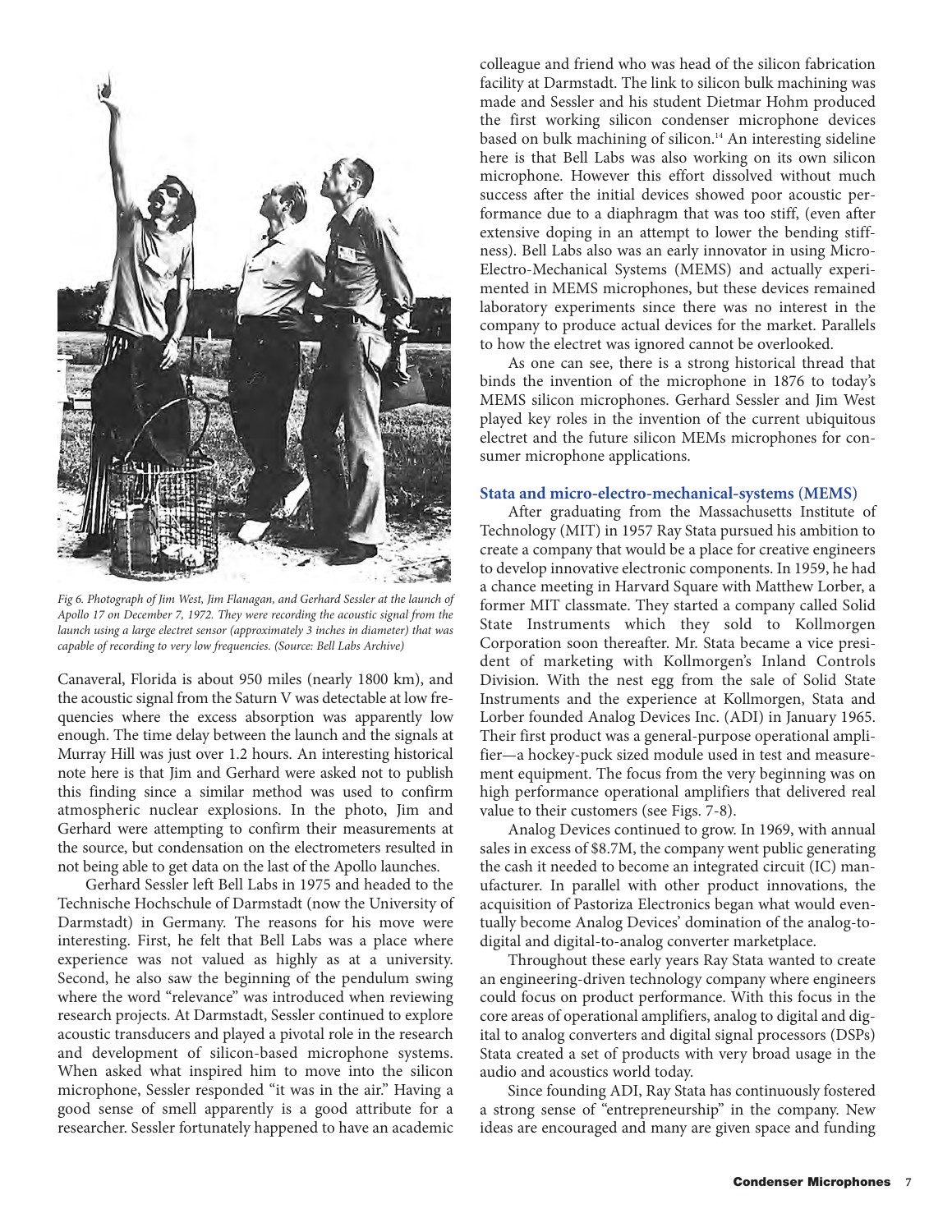to be developed as potential breakthrough products. In the mid–1980's, some ADI engineers began to explore a new technology called MEMS. By 1989 working prototypes of MEMS accelerometers were demonstrated and significant funding was identified to further explore the technology and develop a product for the market.

The core element of a typical MEMS accelerometer is a moving beam "proof mass" structure. This element is typically comprised of two sets of fingers; one set fixed to a solid ground plane on a substrate and the other set attached to a known mass mounted on springs that can move in response to an applied acceleration. Under acceleration there is a change in capacitance sensed between the fixed and moving beam fingers.<sup>15</sup>

The dimensions of these MEMS structures are in the order of microns, requiring very high precision silicon photolithography and etching process technologies. These devices also need very low-noise electronic circuits to read out extremely small changes in capacitance (in the order of femtofarads). MEMS structures are typically formed from single crystal silicon or from polysilicon deposited at very high temperatures on the surface of a single crystal silicon wafer. Structures with very different mechanical characteristics can be created using this flexible technology.

While the full potential of the market opportunity for MEMS accelerometers was not fully clear in the late 1980's, the market for automotive accelerometers for airbag deployment was identified as one of the most promising opportunities. The incumbent technology used at the time was a ball and tube sensor<sup>16</sup> which was a relatively large and expensive solution. In the period from 1991 to 1997, with significant investment two of ADI's accelerometers were released and began to successfully penetrate the automotive market for airbag deployment. The small size and relatively low cost of MEMS accelerometers helped to fuel the broad adoption of airbags as standard features in all automobiles.

However, while MEMS was achieving recognition and success in the marketplace, there were challenges associated with developing a high yielding stable manufacturing infrastructure for the technology.17 During this critical period Ray Stata played a key role as the senior management advocate for the technology. From 1997 to 2000 Mr. Stata championed MEMS at ADI by



*Fig 8. Ray Stata presents operational amplifiers. (Source: Analog Devices)*

stepping in as the acting General Manager of the MEMS division and leading the business through a critical stage of its development.<sup>18</sup> Today, ADI is recognized as one of the leaders in MEMS accelerometers and gyroscopes with products in a broad range of areas, including automotive, industrial and consumer markets (see Fig. 9). Who could have imagined that this core MEMS technology designed specifically for air bag deployment in automobiles would find ubiquitous use as a breakthrough enabling technology for the Nintendo Wii? Building on this strong foundation in inertial sensors and on the core business of converters and amplifiers ADI has recently announced a range of high performance MEMS microphones.

### **A brief history of the evolution of MEMS microphones**

Pressure sensors are the earliest example of commercial success of silicon micromachining dating back to the 1960's and 1970's. In 1982 Peterson<sup>19</sup> comprehensively described the status of micromachining technology in his paper "Silicon as a Mechanical Material." There was no specific mention of the use of the technology to produce microphones.

In 1983 Royer *et al*. <sup>20</sup> described a micro machined silicon microphone based on the piezoelectric effect. The sensing element was a deflectable diaphragm composed of silicon and zinc



*Fig 7. Matt Lorber and Ray Stata circa 1965. (Source: Analog Devices)*



*Fig 9. ADXL50 MEMS Accelerometer Structure. (Source: Analog Devices)*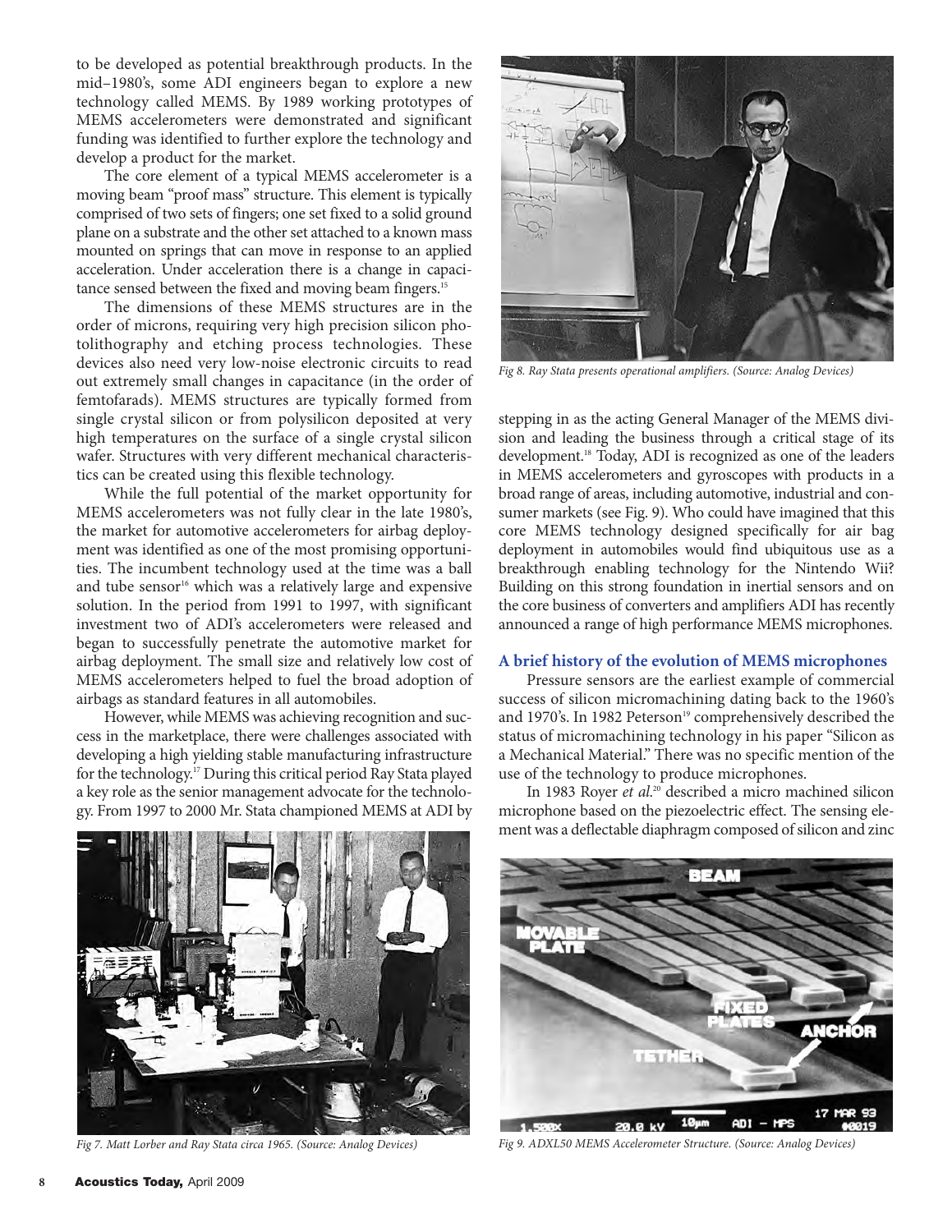

*Fig. 10. Hohm and Sessler 1983 patent.21*

oxide (ZnO). The objective of this work was to create a microsensor that could possibly be used to monitor film thickness in the IC wafer fabrication area as a process control tool.

In July 1983 Dietmar Hohm and Gerhard Sessler applied for a German patent titled "Silicon-based capacitive transducers incorporating silicon dioxide electret,"<sup>21</sup> (Fig. 10). This first version of a microphone used a silicon dioxide charged electret backplate and is described in detail in Hohm and Multhaupt  $(1984).^{22}$  The prototype was comprised of a 10 mm x 10 mm backplate produced from p-type silicon with a 2 micron thick silicon dioxide top layer. The diaphragm was a 13 micron thick Mylar membrane with an aluminum coating separated from the backplate by a 30 micron thick polymer ring. A 1 mm diameter hole in the backplate provided a path to a back volume formed with the microphone housing. The long term charge stability of the SiO<sub>2</sub> electrode was evaluated over 20 months and found to have no measurable decay. In 1989 Murphy *et al*. <sup>23</sup> described prototypes of a silicon electret microphone produced using a silicon backplate wafer with a  $SiO<sub>2</sub>$ coating as the electret and using a second wafer with etched through holes to form a spacer for the diaphragm.

In 1989 Hohm and Hess $24$  presented an externally biased silicon microphone comprised of a diaphragm formed on one silicon wafer and the backplate formed on a second wafer and the system bonded together to form a microphone (Fig. 11). The backplate was made from a silicon wafer with a SiO<sub>2</sub> electrode layer which also included a spacer layer to form the electrode gap. Two rectangular slits were formed in the backplate to reduce the stiffness of the air layer between the diaphragm and back plate. The diaphragm was made from a silicon nitride  $(Si<sub>3</sub>N<sub>4</sub>)$  layer produced on a separate silicon wafer. Both diaphragm wafer and backplate wafer were glued together to form the final transducer which measured 1.7 mm x 2 mm. Experimental



*Fig 11. Cross-section of Silicon Microphone.24*

# **The Best Acoustic Door and Window Systems…Period!**





**Overly offers a complete line of custom Architectural Acoustic Door and Fixed Window Systems with performance ratings up to STC 55.**



**Tel: 1-800-979-7300** ◆ **Fax: 1-724-830-2871** ◆ **Email: overly@overly.com** ◆ **Web: www.overly.com**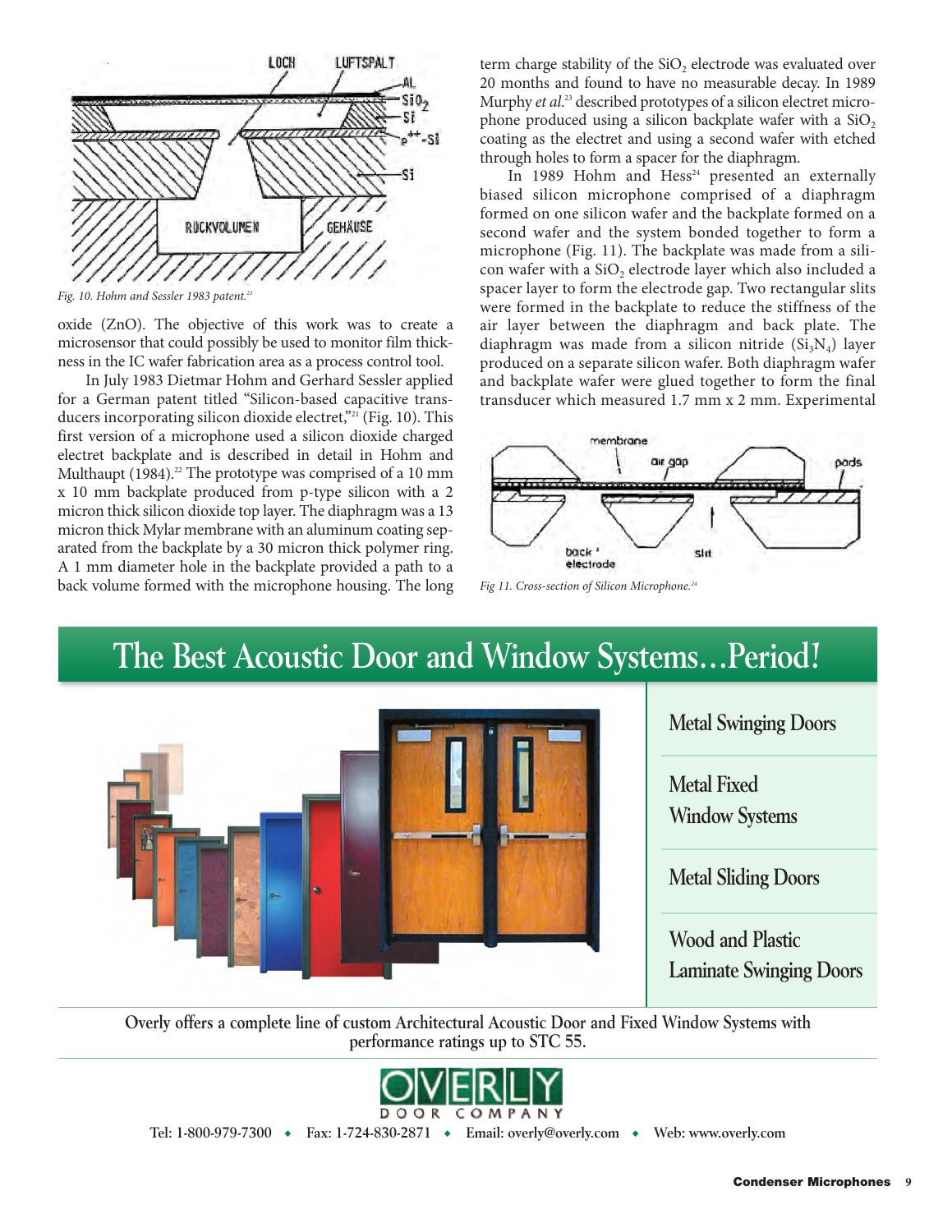

*Fig 12. Single chip silicon condenser microphone. 27*

measurements were made using a 28V DC bias and they reported open-circuit sensitivity measurements comparable to conventional microphones. In their conclusion, Hohm and Hess predicted that "silicon microphones will probably find applications in all fields where small dimensions rather than high signal-to-noise ratios are desired." This was the first subminiature condenser microphone with a diaphragm less than  $1 \text{ mm} \times 1 \text{ mm}^{25}$ 

In 1990 Bergqvist *et al*. <sup>26</sup> described work at the Federal Institute of Technology in Lausanne on a silicon microphone that had a highly perforated backplate and a 5 volt bias. They described a wafer fabrication process they claimed was suitable for high volume manufacturing. The diaphragm and backplate were fabricated on two separate wafers that were subsequently joined together using wafer bonding.

Scheeper *et al*. <sup>27</sup> presented a MEMS microphone fabricated on one silicon wafer in 1992. The diaphragm and highly perforated backplate was formed with vapor deposited silicon nitride and used an aluminum sacrificial layer to form the gap between the diaphragm and backplate (Fig. 12). A flat frequency response from 100 Hz to 14 kHz was reported from the structure. A detailed discussion of the early development of MEMS microphones in the 1980's and early 1990's can be found in Sessler (1996)<sup>24</sup> and Scheeper *et al.* (1994).<sup>28</sup>

The first commercialization of MEMS microphones was in 2003 when Knowles released the SiSonic® surface mount MEMS microphone.<sup>29</sup> Knowles began development of MEMS microphones in the early 1990's. At that time the target application was hearing aids but the focus changed to the consumer market where they were able to exploit opportunities in the mobile handset market.<sup>30</sup> Today Knowles has shipped in excess of 300 million MEMS microphones into general consumer applications including cell phones, digital cameras and Bluetooth headsets.<sup>31</sup> The Knowles microphone incorporates a MEMS element and a complimentary metal oxide microscope (CMOS) die combined in a surface mount acoustic package. The sensor die consists of a compliant diaphragm separated from a highly perforated, rigid backplate (Fig. 13). The diaphragm is fabricated from 1 micron thick polysilicon and has a 0.5 mm effective diameter. The diaphragm separation from the backplate is maintained at 4 microns by a series of support posts.<sup>29</sup>

In 2005 Sonion, a Danish audio transducer manufacturer, launched the SiMic, $^{\circledR_{32}}$  consisting of a MEMS sensing element and a signal conditioning application-specific integrated circuit (ASIC) both mounted directly to a silicon substrate carrier. The all-silicon microphone package measured 2.6



*Fig 13. Knowles SiSonic® MEMS microphone cross-section.29*

mm x 1.6 mm x 0.865 mm.<sup>33</sup> The development of the Sonion MEMS microphone began in 1993 as collaboration with the Microelectronics Center at the Technical University of Denmark (DTU). Pulse is a division of Technitrol who purchased all of Sonion, including the Sonion MEMS microphone. More information on Pulse can be found on the web.<sup>34</sup>

Another approach to MEMS microphones is the integration of the MEMS sensor element and the sensor electronics on one single silicon chip. Bernstein and Borenstein<sup>35</sup> described a MEMS microphone with a 1 mm diaphragm supported by springs, a plated gold perforated backplate and an on-chip buffer amplifier. Pedersen *et al*. <sup>36</sup> proposed an integrated microphone with a digital output. The microphone sensing element was a polyimide structure deposited on a standard CMOS circuit wafer (Fig. 14). The advantage of polyimide is that it can be deposited at low temperatures that will not affect the CMOS devices.

Neumann and Gabriel<sup>37</sup> described an integrated CMOS MEMS microphone in 2003 that is the basis for the Akustica MEMS microphone product launched in 2006. The diaphragm is formed from the top level metal and oxide layers of the CMOS wafer, after circuit fabrication is complete. A serpentine metal and oxide mesh pattern repeats within the diaphragm area and underlying sacrificial polysilicon is etched away to form a suspended diaphragm (Fig. 15).<sup>38</sup> A conformal coated polymer is then deposited over the mesh area to form an airtight seal over the cavity.

In 2006 Weigold *et al*. <sup>39</sup> described a MEMS microphone with a 0.5 mm diaphragm mounted on springs to maximize sensitivity using a low bias voltage. The backplate is formed from the device layer of a SOI (Silicon on Insulator) wafer and the 1 micron thick diaphragm is formed using polysilicon deposition. Figure 16 shows a scanning electron microscope (SEM) micrograph of the diaphragm top surface showing the spring support mechanism. This technology is the basis for the Analog Devices MEMS microphone.

We have traced the evolution of MEMS microphone technology through the years from the early work by Sessler to the



*Fig 14. Polyimide capacitive microphone.36*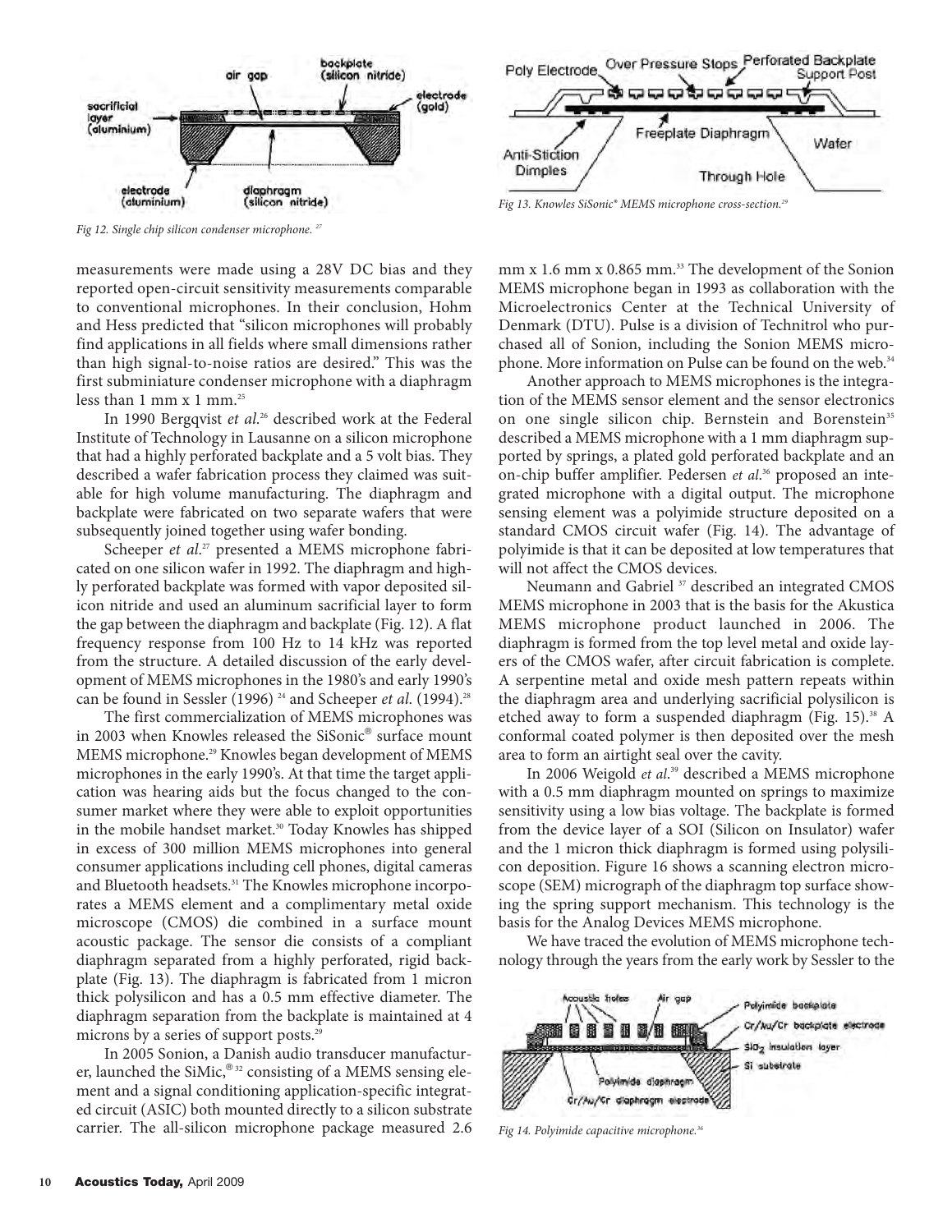

*Fig. 15. Akustica serpentine mesh diaphragm design.38*

recent commercial success of Knowles. It is further fascinating to examine the parallels between the early days of electret condenser microphone commercialization and what is happening today in MEMS. With Gerhard Sessler's and Jim West's background in electret microphones and MEMS and Ray Stata's contributions to MEMS, converters and amplifiers, the meeting at Reeves-Reed arboretum was a unique historical event.

### **Electret condenser microphones meet micro-electromechanical-system microphones**

It is very interesting to reflect on the evolution of a technology from the early development phase to ultimate commercial success. More interesting is the unique opportunity to witness a discussion between such industry veterans who played a sustained role in creating and developing successful



*Fig 16. Scanning Electron Microscope micrograph of Analog Devices microphone diaphragm.39*

products that have achieved ubiquity.

Interestingly, their informal discussion began with some keen observations of the state of consumer electronic devices in the 1960's. At that time consumer products were mostly items like television sets and radios. Audio tape recorders were just beginning to emerge for the consumer market and most recorders used external microphones to minimize mechanical noise pickup in the microphone from the recorder motor. Sessler and West noted that the electret condenser microphone offered significant potential advantages in terms of small size and vibration sensitivity versus the dynamic microphones that

## **HIGH-PERFORMANCE ABSORPTIVE NOISE BARRIERS**

BY SOUND FIGHTER SYSTEMS





- $\rightarrow$  Eliminates need for full enclosures
- No heat buildup or explosion risk
- $\rightarrow$  Average 20+ dBA reduction
- 100% Sound Absorptive (NRC 1.05)
- **Custom Color-Match**
- Maintenance-Free
- Fast Turnaround

Sound Fighter Systems designs, engineers and fabricates the LSE Noise Barrier System in-house for every project. We have unmatched flexibility in designing a barrier best suited for the task at hand. We can design barriers up to 50 feet and wind loads to 200 miles per hour.



Sound Fighter Systems, L.L.C. P.O. Box 7216 Shreveport, LA 71137

866.348.0833 // T 318.865.7373 // F info@soundfighter.com // E www.soundfighter.com // W

WWW.SOUNDFIGHTER.COM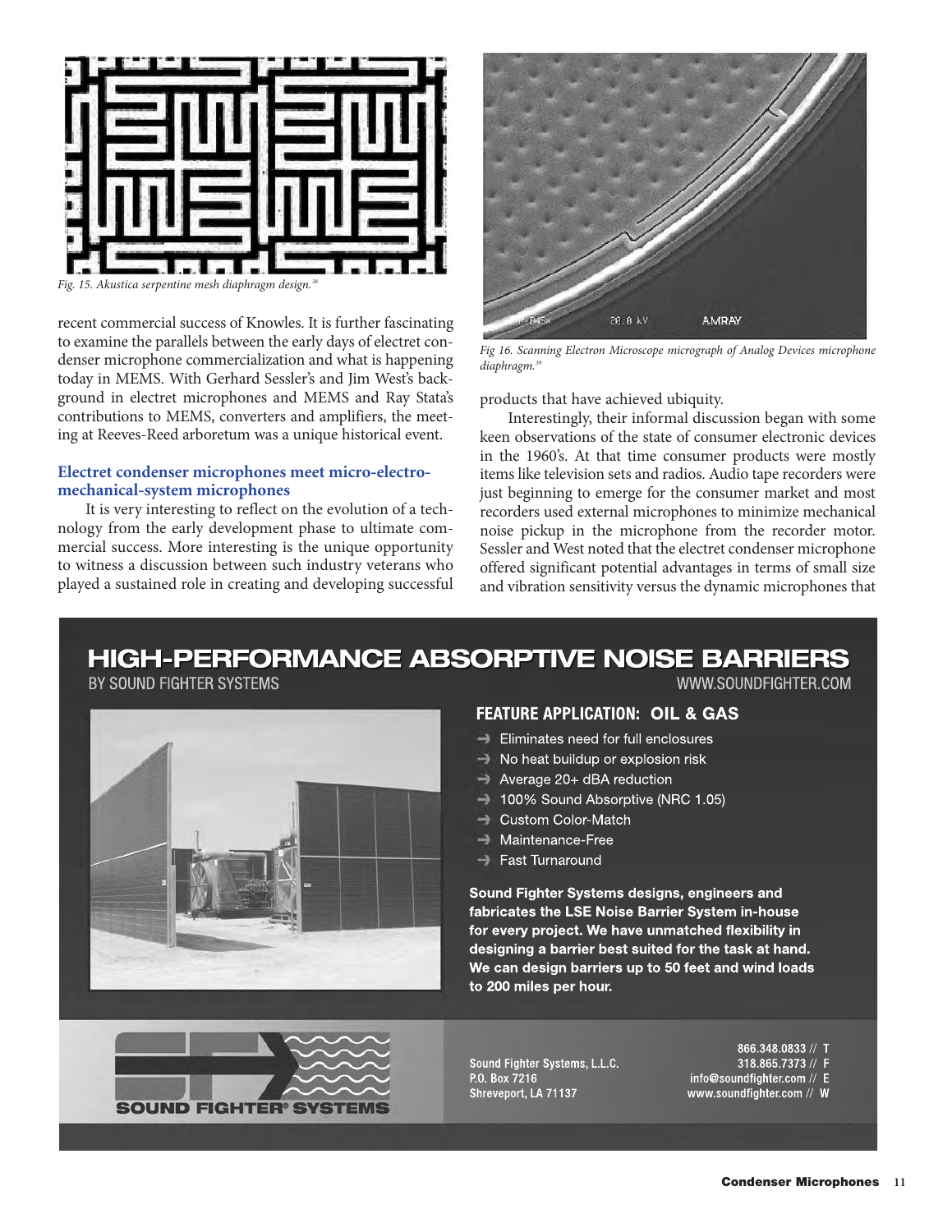

*Fig 17. Ray Stata, Gerhard Sessler and Jim West discuss microphones in handsets. (Source: Analog Devices)*

were available at the time. Sessler and West also reflected on the resistance to the technology which now ships in excess of two billion units per year into every segment of the market today. Similarly, Stata reflected on the early days of MEMS accelerometers when no one envisioned that it would become one of the core technologies in cell phones and video games. Companies like Motorola with pressure sensors, Texas Instruments with the digital light processing (DLP) and Analog Devices with accelerometers and gyroscopes were the early pioneers for the technology. Knowles created a major stir when they released the first commercially available MEMS microphones several years ago.

MEMS microphones have had considerable success because they address one of the key weaknesses of electret con-



(Source: Analog Devices) Western Electric 630A microphone (Source: mh acoustics)

### **THE ORIGIN OF THE MICROPHONE SYMBOL**

The Western Electric 630A moving coil microphone was a radical design that was introduced in the early 1930s. The design was a moving coil microphone housed with a "transmitter attachment" which was comprised of a 3 1/4 inch silk screen baffle. The baffle was designed to reduce on-axis acoustic pressure buildup on the relatively large microphone diaphragm as well as enhance the response of signals arriving from the rear of the microphone. Thus, the baffle acted as a passive acoustic device that gave the microphone a nondirectional response.<sup>1</sup> This microphone became known as the "8 ball" microphone and its unique shape became the basis for the standard microphone symbol.

### **Reference**

1 R. N. Marshall, "630A Non Directional Dynamic Microphone and Acoustic Baffle Assembly, "Bell Labs Record (October 1935).

denser microphones, namely reduced sensitivity through reflow solder temperatures. There is continued work in the electret world to create more stable electrets and there has been success reported in the last few years. Sessler commented that he still thinks it is too early to write-off the ECM but agreed that MEMS offers significant potential advantages. Stata stated that he feels that one of the key advantages that MEMS offers is the controllability of the photolithographic process for MEMS creating very stable unit-to-unit performance. He believed that the ability to integrate better the underlying electronics

into the package with the transducer is significant. For instance, the inclusion of an analog-to-digital converter and programmable amplifier opens up opportunities to drive further miniaturization of end-user products while significantly enhancing performance with respect to power supply noise rejection, radio frequency interference (RFI), and electromagnetic interference (EMI) immunity of the digital output signals. All agreed that one major challenge in consumer devices is the continuing drive for higher performance in smaller devices. Jim West commented on the need for microphones to have better performance and more functionality and be able to fit into smaller and smaller products. Jim was especially interested in the use of multiple microphones to reduce background noise and improve audio quality in cell phones and mobile devices.

More than 50 years after the invention of the electret microphone the product is still the lowest-cost, highest-volume microphone in use. MEMS microphones are gaining a share in the market addressing some of the new demands of the market not readily met by the electret condenser microphone. It will be very interesting to look back 50 years from now and see what has transpired.**AT**

### **References**

- 1 G. M. Sessler and J. E. West, "Self-biased Condenser Microphone with High Capacitance," J. Acoust. Soc. Am. **34**, 1787–1788 (1962).
- 2 Alexander Graham Bell, U.S. Patent 174465 "Improvement in Telephony" (1876).
- 3 A. J. Campanella, "Antonio Meucci, The speaking telegraph, and the first telephone," Acoustics Today **3**(2), 37–45 (2007).<br>
<sup>4</sup> Thomas A. Edison, U.S. Patent 474230, "Speaking Telegraph" (1877).<br>
<sup>5</sup> E. W. Sigmang, U.S. Patent 149797. "Improvement in magneto
- 
- E. W. Siemens, U.S. Patent 149797, "Improvement in magnetoelectric apparatus" (1874).
- 6 Edward C. Wente, U.S. Patent 1333744, "Telephone-Transmitter" (1920).
- 7 E. Gerlach, U.S. Patent 1557336, "Electrodynamic Loud Speaking Apparatus" (1925).
- 8 Harry F. Olson, "A History of High-Quality Studio Microphones," J. Audio Eng. Soc. **24**(10), 798–807 (1976).
- <sup>9</sup> Benjamin Bauer, "Uniphase Unidirectional Microphones," J. Acoust. Soc. Am. **13**, 41–45 (1941).
- 10 W. Kuhl, G. R. Schodder, F. K. Schroeder, "Condenser transmitters and microphones with solid dielectric for airborne ultrason-